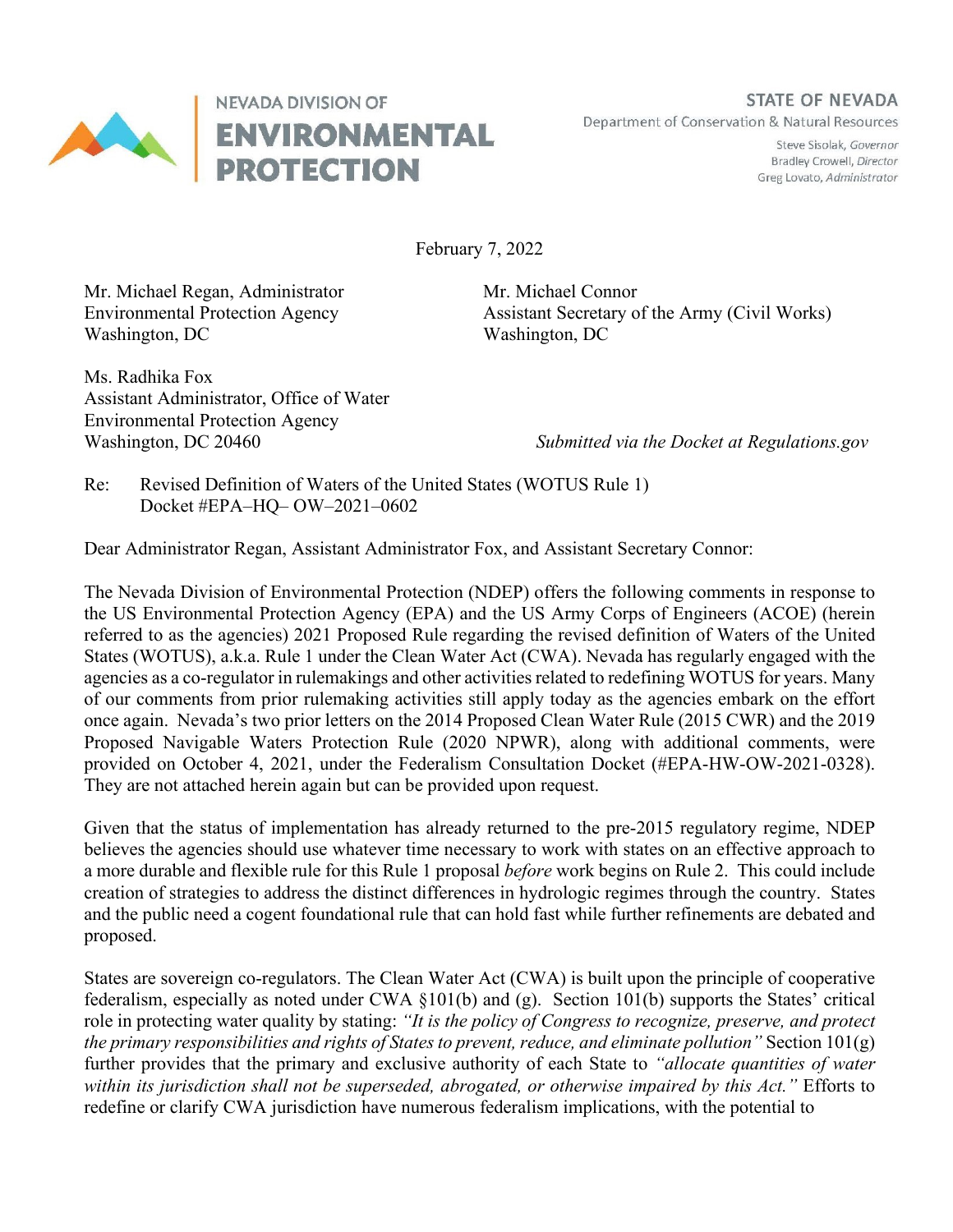Nevada Comments on Revised Definition to WOTUS Proposed Rule EPA Docket #EPA–HQ– OW–2021–0602 Page 2 of 12

significantly impact States, and the potential to alter the distribution of power and responsibilities among the states and federal government.

The agencies must work in partnership with states who understand their unique hydrology, geology, and legal frameworks. Nevada can broadly protect all "Waters of the State"<sup>[1](#page-1-0)</sup>, which extends beyond the limits of federal jurisdiction.

NDEP strongly encourages the agencies to continuously reach out to the States as co-regulators in the development and implementation of these rules. This can be accomplished through various national associations or (as has been done with the US EPA Office of Water in the past) due consideration should be given to allowing a small subset of states to participate closely with the federal agencies in the rule development process as part of a state-EPA-ACOE workgroup. As future implementers of the Rule, States are in the unique position to have perspective on how implementable the finer points of rule proposals may be and have a vested interest in helping to ensure the new definition incorporates the clarity the federal agencies, States and the public seek.

A one-size-fits-all national approach does not recognize specific conditions and needs in the West, where water can be scarce, and a variety of unique waterbodies exist. As co-regulators, the States would like to work together with the agencies to develop and implement a rule that strikes a balance between the critical importance of protecting the quality of the nation's waters and preserving the sovereignty of states over their land and water resources.

NDEP is interested in further discussion on possible ways to implement a regional approach that would recognize unique hydrology, geology, and legal frameworks in the West. There is a need to balance the desire for certainty and clear, bright-line rules on the one hand, with a process that would provide greater regional flexibility on the other. Because the agencies cannot "regulate by guidance" NDEP prefers regional regulations rather than guidance, or at least a regulatory framework that sets up implementation strategies that are then regionalized.

The Proposed Rule solicits comments regarding specific topics, including Section V.D. *Implementation of the Proposed Rule*. Initially, the agencies seek input on many elements but include the statement early on that the agencies intend to create an updated jurisdictional determination form and instruction manual to aid the public and staff, and "*[t]he agencies may provide additional guidance in the final rule based on*  public input received on this proposal" (p. 69433<sup>[2](#page-1-1)</sup>). As the federal agencies compile the vast responses to the inquiries set out in Federal Register notice, we encourage active ongoing engagement with state coregulators regarding the varying input received and how it may guide Final Rule 1 development. The NDEP further encourages guidance for the Final Rule to be promulgated in the rule itself. Should future guidance be deemed necessary after promulgation, based on implementation challenges or the need for clarity, such guidance should be made publicly available for review and comment prior to finalization.

<span id="page-1-0"></span><sup>&</sup>lt;sup>1</sup> NRS 445A.415 "Waters of the State means all waters situated wholly or partly within or bordering upon this State, including but not limited to: (1) all streams, lakes, ponds, impounding reservoirs, marshes, water courses, waterways, wells, springs, irrigation systems and drainage systems; and (2) all bodies or accumulations of water, surface and underground, natural or artificial."

<span id="page-1-1"></span><sup>2</sup> Page references pertain to Federal Register Vol. 86, No. 232, pages 69372-69450 – the Proposed Rule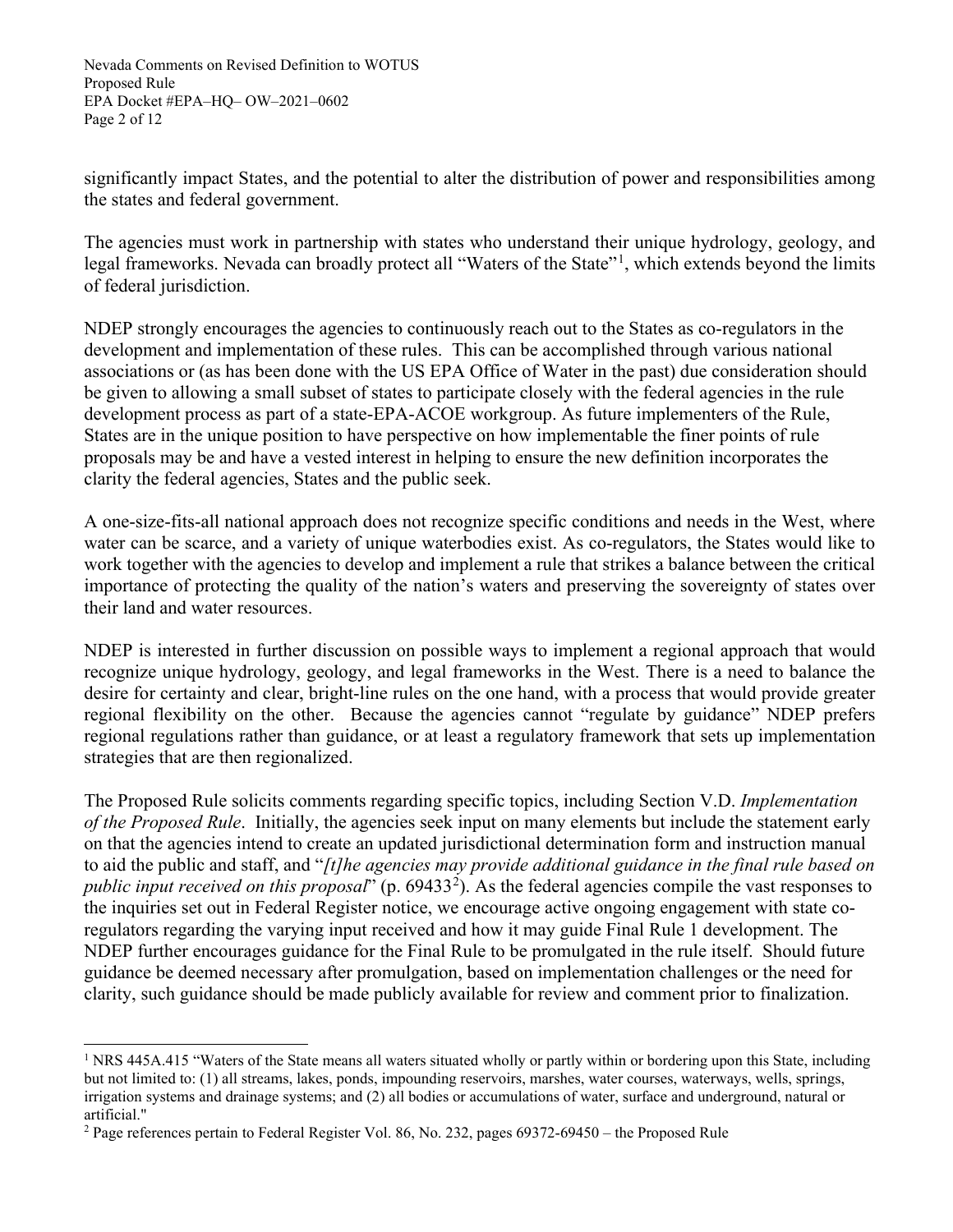Nevada Comments on Revised Definition to WOTUS Proposed Rule EPA Docket #EPA–HQ– OW–2021–0602 Page 3 of 12

Nevada's landscape is predominantly covered by the Great Basin and is the most mountainous state in the nation<sup>[3](#page-2-0)</sup>. As shown in the figure below, a small portion of northeast Nevada flows to the Snake River basin and a portion of the southeast flows to the Colorado River, the remainder never reaches an ocean. The Great Basin covers about 190,000 square miles<sup>[4](#page-2-1)</sup>. Nevada has several interstate waterways that are Section 10 waters under the Rivers and Harbors Act or are traditionally navigable. The Humboldt River watershed is one of Nevada's major systems and is wholly intrastate and jurisdictional based on interstate commerce at Rye Patch Reservoir near the downstream end. The Great Basin is hydrologically unique and cannot be compared to other parts of the nation in a one-size-fits-all approach to defining WOTUS. The Great Basin roughly aligns with an EPA Ecoregion at Level III, but not perfectly.



Photo credit greatbasinseeds.com www.epa.gov/eco-research/ecoregions

### **The NDEP seeks further evaluation of the following parts of the Proposed Rule based on the comments provided further herein, and withholds concurrence contingent on improvements made to the Final Rule**

For portions of the proposed definition of WOTUS listed below, some comments are included within the list where the discussion is brief. Follow-on discussion is included in separate sections related to the concepts of "similarly situated" waters, "significantly affect" language, the Science Report, and ephemeral streams.

 $\{120.2 \text{ (a)}(3)$  All other waters such at intrastate lakes, rivers, streams, (including intermittent streams), mudflats, sandflats, wetlands, sloughs, prairie potholes, wet meadows, playa lakes, or natural ponds:

<span id="page-2-0"></span>www.nevada150.org

<span id="page-2-1"></span><sup>4</sup> www.britannica.com/place/Great-Basin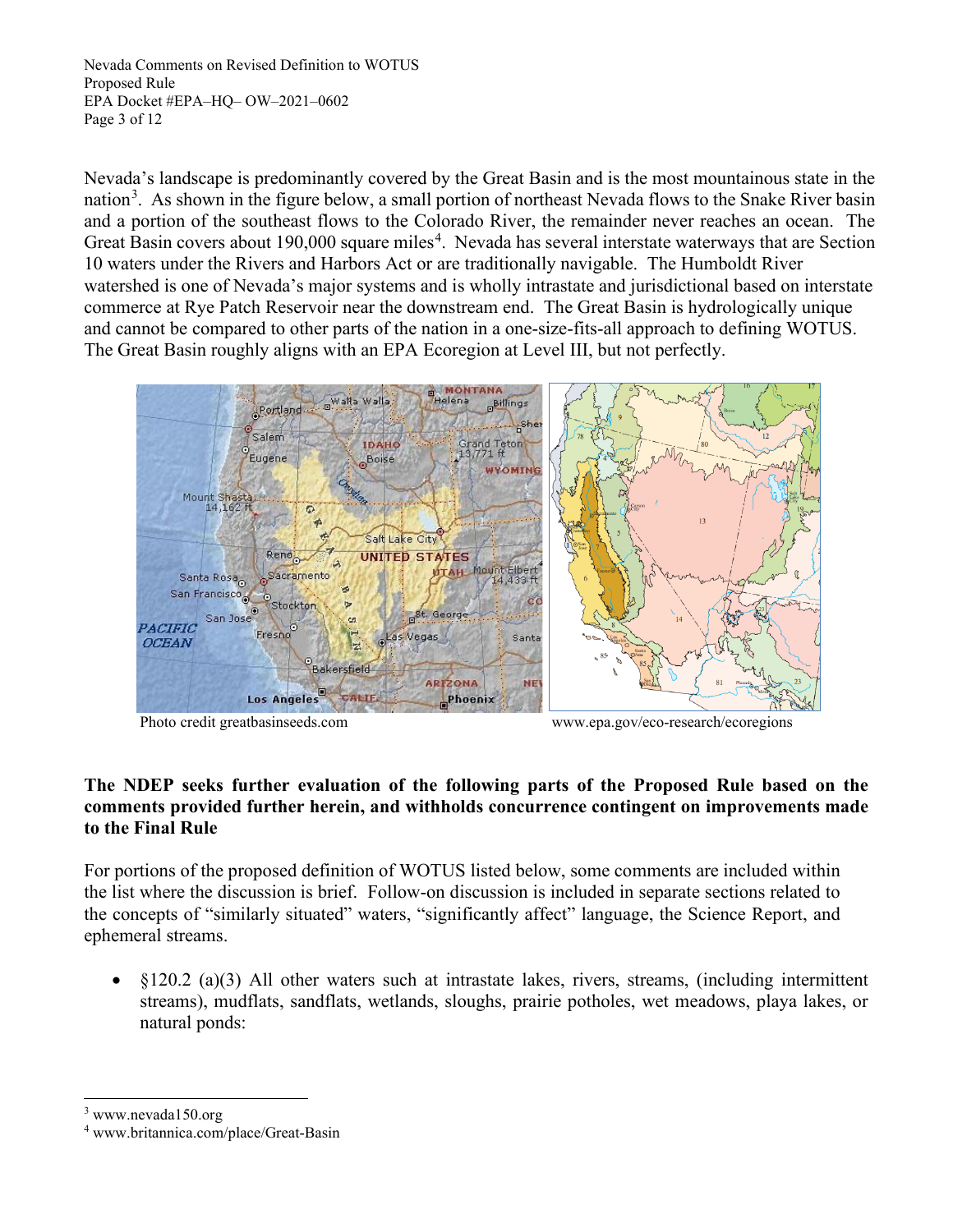- o *(ii) That either alone or in combination with similarly situated waters in the region, significantly affect the chemical, physical, or biological integrity of waters identified in paragraph (a)(1), (2), or (6) of this section;*
- o NDEP is wary of this phrase because there are there are no boundaries on "significant". This was a problem with the 2015 CWR and is a returning issue with the Proposed Rule.
- o Please also see discussion on "similarly situated" waters, the Science Report, and ephemeral streams.
- §120.2 (a)(5) Tributaries of waters identified in paragraph (a)(1) [foundational waters], (2) [interstate waters], (4) [impoundments of WOTUS], or (6) [territorial seas] of this section:
	- o *(ii) That either alone or in combination with similarly situated waters in the region, significantly affect the chemical, physical, or biological integrity of waters identified in paragraph (a)(1), (2), or (6) of this section;*
	- o NDEP is wary of this phrase because there are there are no boundaries on "significant". This was a problem with the 2015 CWR and is a returning issue with the Proposed Rule.
	- o Please also see discussion on "similarly situated" waters, the Science Report, and ephemeral streams.
- *§120.2 (a)(7)* Wetlands adjacent to the following waters (other than waters that are themselves wetlands): (i)  $\ldots$  identified in paragraph (a)(1), (2), or (6) of this section;
	- o *(ii) Waters identified in paragraph (a)(4) or (a)(5)(ii) of this section when the wetlands either alone or in combination with similarly situated waters in the region, significantly affect the chemical, physical, or biological integrity of waters identified in paragraph (a)(1), (2), or (6) of this section.*
	- o NDEP is wary of this phrase because there are there are no boundaries on "significant". This was a problem with the 2015 CWR and is a returning issue with the Proposed Rule.
	- o A determination of adjacency that is not based on a continuous surface connection, at least seasonally, but rather based on shallow subsurface flow **must** be better defined by the agencies. The agencies define adjacent at *§120.2 (*c) *"Adjacent means bordering, contiguous, or neighboring. Wetlands separated from other waters of the United States by man-made dikes or barriers, natural river berms, beach dunes and the like are "adjacent wetlands."* There is no clear indication of the distance that could be evaluated when a decision is to be based on shallow subsurface flow, it should be reasonable for the Final Rule to assign a range of values for adjacency on the scale of feet or yards, not hundred(s) of yard(s), and certainly not miles.
	- o Please also see discussion on "similarly situated" waters, the Science Report, and ephemeral streams.
- *§120.2 (a)(9)* Exclusion of prior converted cropland (PCC). It can be noted that NDEP has been unable to ascertain whether there are PCCs in Nevada, having been told that it is confidential information under the US Department of Agriculture Food Security Act; but NDEP agrees with this exclusion. Regardless of formal designation, traditional agricultural uses near foundational waters exist in Nevada where lands have been drained (prior to 1985) to facilitate agricultural production, including grazing and haying. The exclusion language should be revised to make clear that all such lands are afforded PCC status. It is also important to recognize the tie between PCCs and water rights. If a PCC cannot be in production resulting from water right curtailment or inability to call for water right diversion due to drought or due to other agreements with the state agency charged with the allocation and administration of State water rights, then the PCC should still retain its exclusion for the duration of time the agricultural producer is denied water when the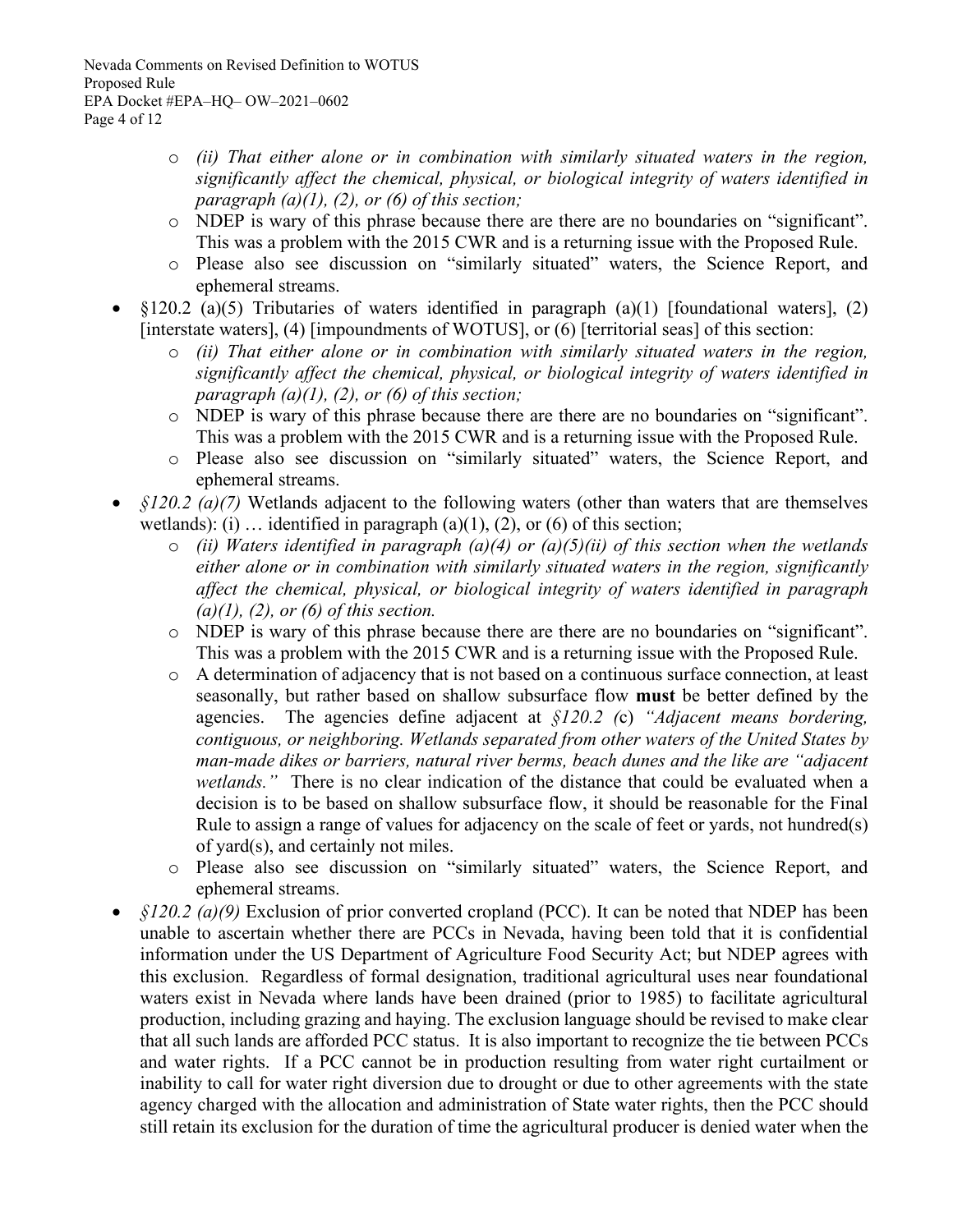Nevada Comments on Revised Definition to WOTUS Proposed Rule EPA Docket #EPA–HQ– OW–2021–0602 Page 5 of 12

> prior converted cropland has reverted to a condition in which it exhibits wetland characteristics and would otherwise be jurisdictional as a WOTUS. Future agricultural use should remain unencumbered by federal jurisdiction.

- While recognizing that the agencies are working to return largely to the 1986 codification and *Rapanos* Guidance language, the NDEP encourages the agencies to seriously reconsider including the following topics conspicuously absent from the definition:
	- o The groundwater exemption included in the NWPR needs to be reinstated as one of the sideboards on federal overreach into state's rights as discussed at length below.
	- o Agricultural exclusions are no longer clearly defined. The Rule should include language stating that "Nothing in this section shall be interpreted to limit or otherwise conflict with the exemptions set forth in 33 U.S.C. 1344(f) and in 33 C.F.R. 323.4 and 40 C.F.R. 232.3." Further clarity can be provided in the Rule that emphasizes the points made in the preamble related to §402 such as, *"The Clean Water Act exempts a number of activities from permitting or from the definition of ''point source,'' including agricultural storm water and irrigation return flows."*
	- o Preamble Section V.D.1.a discusses certain ditches as generally not considered WOTUS, but they are not discussed at all in the language of the definition. It appears that each ditch must be evaluated on a case-by-case basis using the *Rapanos* Guidance as a tributary which certainly lacks clarity for landowners and could become onerous and time consuming for the agencies to make jurisdictional determinations. Exclusion has a basis in the preamble to the 1986 regulations as stated in the Proposed Rule, "*[c]onsistent with previous practice [1986 Rule and Rapanos Guidance], ditches constructed wholly in uplands and draining only uplands with ephemeral flow would generally not be considered ''waters of the United States.*'' Paired with the need for appropriate agricultural exclusion identified above, the status of ditches warrants more attention by the agencies in crafting the Final Rule.

### **"Similarly Situated" waters in the region**

Language of the Proposed Rule related to Other Waters, Tributaries, and Adjacent Wetlands repeatedly uses the phrase, *"either alone or in combination with similarly situated waters in the region, significantly*  affect the chemical, physical, or biological integrity of waters...". Furthermore, the agencies seek input on what should be considered a "region", including whether EPA Ecoregions might be useful in this context. As depicted in the figures at the top of page 3, Nevada is nearly one giant ecoregion at Level III which is likely not useful for this discussion. Level IV ecoregions may be more useful as they provide more granularity and appear to align better with mountain ranges, valley bottoms, open desert, and river systems. Without being able to overlay and analyze the details of a Level IV Ecoregion, NDEP's ability to assess its usefulness is limited.

It is also unclear exactly how the agencies would use such "regions" to make jurisdictional determinations. The preamble discusses aggregation of similarly situated waters "...*particularly when considered in the aggregate, some ''other waters'' can, in certain circumstances, have strong chemical, physical, and biological connections to and effects on foundational waters" (p.69393)*. It is unclear why any particular waterbody would not be assessed on its own merits and is proposed to be assessed in combination with "*similarly situated waters in the region*". The *Rapanos* Guidance evaluates significant nexus with respect to a reach of a tributary, and this appears to continue to be a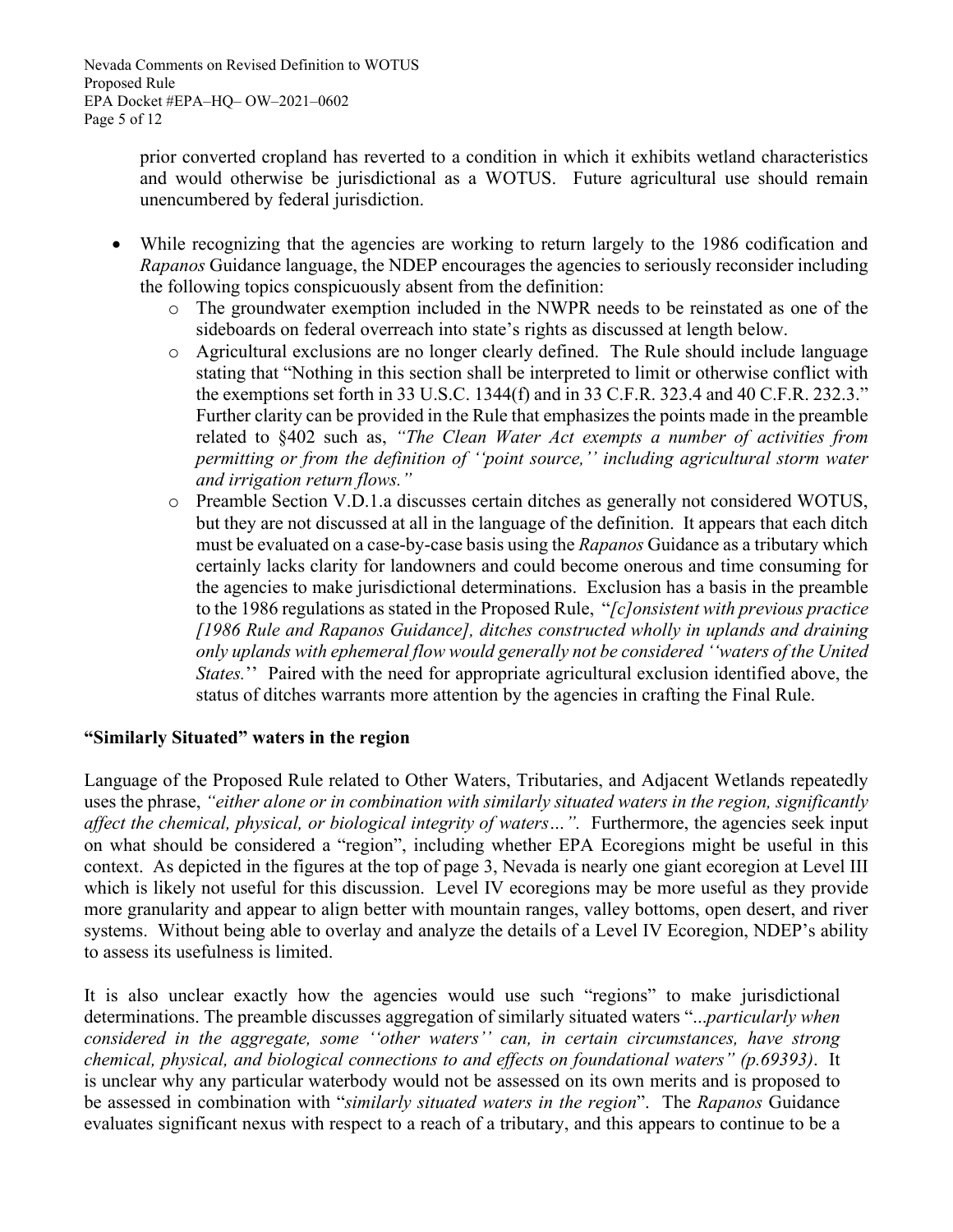Nevada Comments on Revised Definition to WOTUS Proposed Rule EPA Docket #EPA–HQ– OW–2021–0602 Page 6 of 12

reasonable metric to use for the Final Rule, if it must be used at all. NDEP's perspective on a lack of relevance may be affected by the fact that in most of the Great Basin there can be vast distances between water features, but in areas of Nevada that have complex agricultural networks of river diversions, sloughs, and ditches, more clarity is needed before implementing this provision.

### **Connectivity Report (Science Report) concerns**

The 2008 *Rapanos* Guidance has been in use in Nevada from its origination date through the effective date of the Navigable Waters Protection Rule (NWPR) in 2020. As discussed in the Proposed Rule, evaluation of significant nexus has been ongoing since that time. However, the 201[5](#page-5-0) Connectivity Report<sup>5</sup> (referred to by EPA in the Proposed Rule as the "Science Report") came later and gives NDEP grave concerns about its use in the proposed rule, and potential misuse in the future. As with the NDEP comments on the 2015 Clean Water Rule and more recently in October 2021 during the Federalism Consultation effort (EPA Docket #EPA-HQ-OW-2021-0328), the State of Nevada has, and continues to, object to policy drawn from the far-reaching conclusions of the Science Report without placing clear boundaries on its application.

*"Indeed, the agencies are not reaching any conclusions, categorical or otherwise, about which tributaries, adjacent wetlands (other than those adjacent to traditional navigable waters, interstate waters, or the territorial seas), or ''other waters'' meet either the relatively permanent or the significant nexus standard. Instead, the proposal enables the agencies to make scienceinformed determinations of whether or not a water that falls within these categories meets either jurisdictional standard and is therefore a ''water of the United States,'' on a case-specific basis. The agencies also reiterate their previous conclusion that significant nexus is not a purely scientific determination. 80 FR 37054, 37060 (June 29, 2015). As the agencies charged with interpreting the statute, EPA and the Corps must develop the outer bounds of the scope of the Clean Water Act and science does not provide bright line boundaries with respect to where ''water ends'' for purposes of the Clean Water Act. Riverside Bayview, 474 U.S. at 132–33. This section summarizes the best available science in support of the longstanding categories of the 1986 regulation, and in support of the proposed rule and the agencies' conclusion that the proposal advances the objective of the Clean Water Act." (p. 69390, bold and underlined emphasis added)*

While the underlined statement is certainly appropriate, NDEP believes that the Proposed Rule has failed to use other policy statements to provide a "bright line boundary" and appears instead to focus solely on "[advancing] the objective of the Clean Water Act" without deference to state's right to manage groundwater and land use while protecting water quality. In fact, as written in the passage below, the agencies clearly intend to place the conclusions of the Science Report over jurisdictional boundaries between the federal government and the states, leading to a potentially wholly unacceptable overreach by the agencies.

*"Based on the functions that can be provided by ''other waters'' to traditional navigable waters, interstate waters, and the territorial seas, the agencies' proposal to assess ''other waters'' to* 

<span id="page-5-0"></span><sup>5</sup> U.S. Environmental Protection Agency, Connectivity of Streams and Wetlands to Downstream Waters: A Review and Synthesis of the Scientific Evidence (Final Report), EPA/600/R–14/ 475F (2015), available at https://cfpub.epa.gov/ ncea/risk/recordisplay.cfm?deid=296414.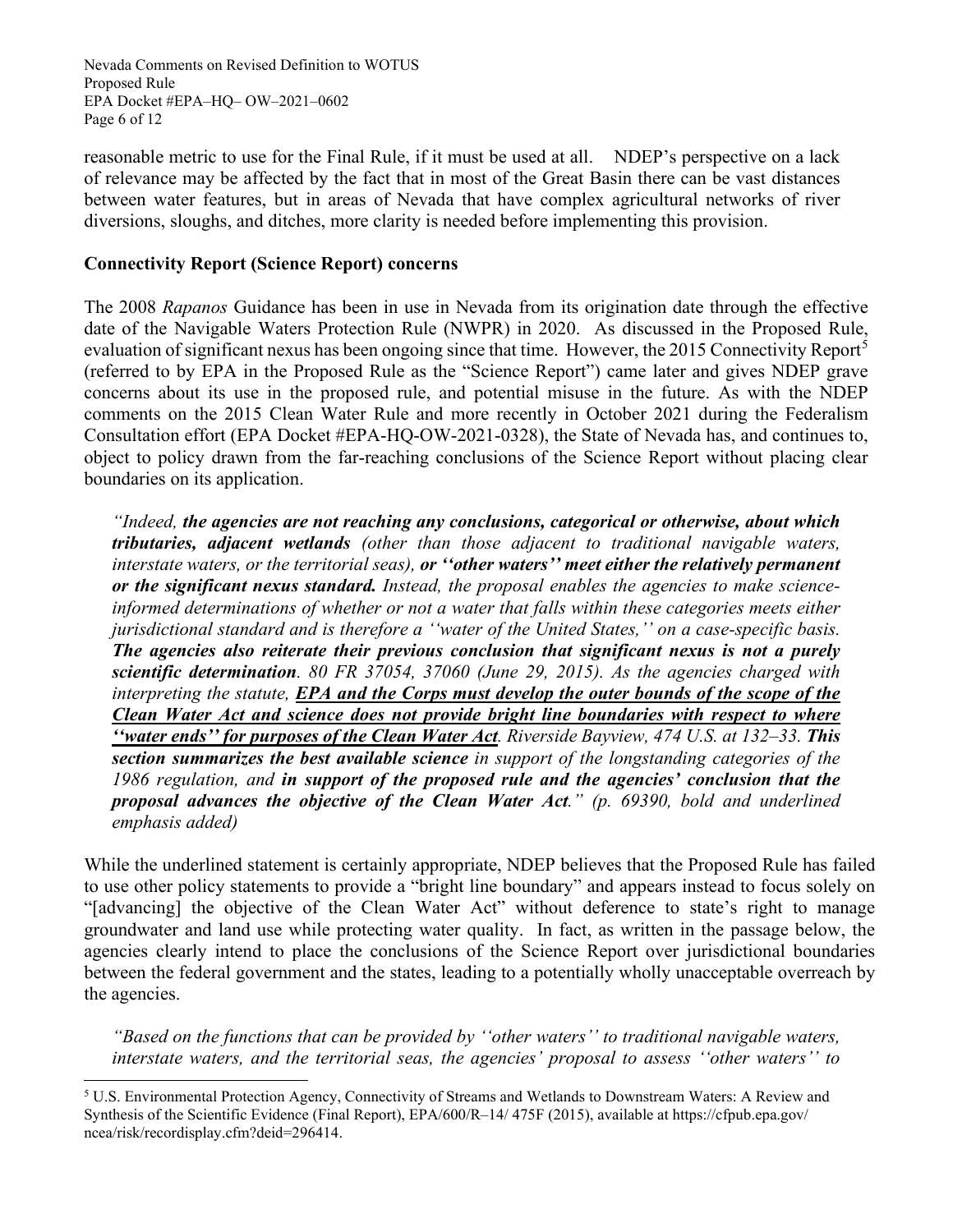Nevada Comments on Revised Definition to WOTUS Proposed Rule EPA Docket #EPA–HQ– OW–2021–0602 Page 7 of 12

*determine whether they meet either the relatively permanent standard or the significant nexus standard reflects proper consideration of the objective of the Act and the best available science." (p.69393)*

This overreach becomes clearer when taken in context with other statements related to using the Science Report as the driver for decision-making. For example, from discussion on the Science Report, Section V.A.2.c. of the Proposed Rule, Other Waters are discussed in subsection iii.

*''Other waters'' individually span the gradient of connectivity identified in the Science Report; they can be open waters located in the riparian area or floodplain of traditional navigable waters, interstate waters, and the territorial seas (e.g., oxbow lakes) and otherwise be physically proximate to the stream network (similar to adjacent wetlands) or they can be open waters or wetlands that are fairly distant from the network. They can be connected to downstream foundational waters via confined surface or subsurface connections (including channels, pipes, and culverts), unconfined surface connections, shallow subsurface connections, deeper groundwater connections, biological connections, or spillage. They can also provide additional functions such as storage and mitigation of peak flows, natural filtration by biochemical uptake and/or breakdown of contaminants, and in some locations, high volume aquifer recharge that contributes to the baseflow in downstream waters. The strength of functions provided by ''other waters'' on downstream waters will vary depending on the type and degree of connection (i.e.., from highly connected to highly isolated) to downstream waters and landscape features such as proximity to stream networks and to ''other waters'' with similar characteristics that function as a group to influence jurisdictional downstream waters." (p. 69393, bold emphasis added)*

*"Some ''other waters'' are wetlands that are located too far from other jurisdictional waters to be considered ''adjacent.'' [i.e. upland wetlands, and presumably other waterbodies] The specific distance may vary based on the characteristics of the aquatic resources being evaluated, but they are often located outside of the riparian area or floodplain, lack a confined surface or shallow subsurface hydrologic connection to jurisdictional waters, or exceed the minimum distances necessary for aquatic species that cannot disperse overland to utilize both the subject waters and the waters in the broader tributary network. Some ''other waters'' may be too removed from the stream network or from jurisdictional waters to have significant effects on downstream traditional navigable waters, interstate waters, or the territorial seas. However, particularly when considered in the aggregate, some ''other waters'' can, in certain circumstances, have strong chemical, physical, and biological connections to and effects on foundational waters. (p.69393, bold emphasis added)*

There must be a balance that appropriately weighs all factors of science, law, and effective policy to draw jurisdictional conclusions that are appropriate, and that do not impinge on the rights of States. The language of the Proposed Rule preamble, and the text of the proposed definition itself do not find this balance.

*"The agencies do not address the "other waters" category in the Rapanos Guidance with respect to either the relatively permanent standard or the significant nexus standard. The proposed rule adds both standards to the "other waters" category." (p. 69436)*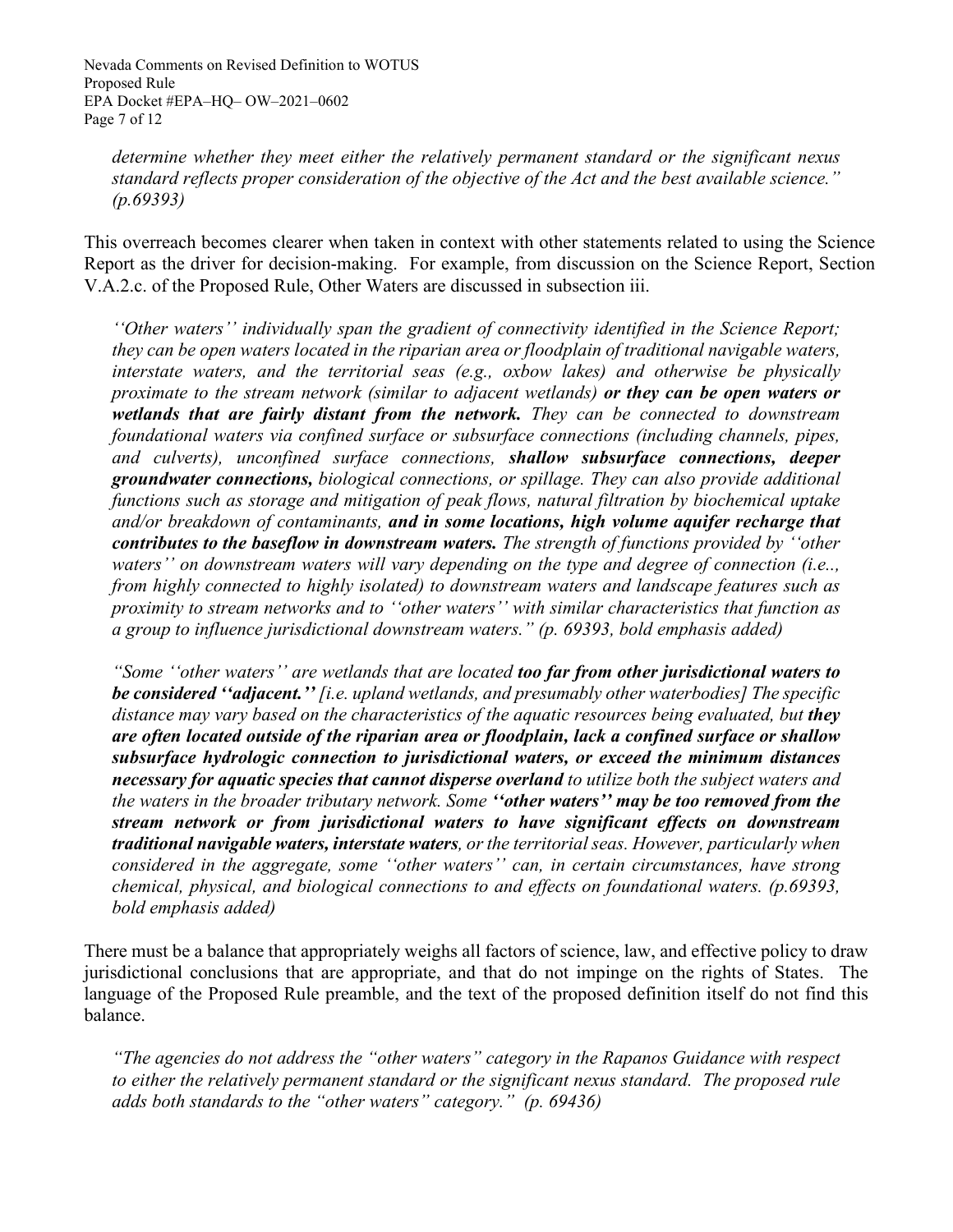Nevada Comments on Revised Definition to WOTUS Proposed Rule EPA Docket #EPA–HQ– OW–2021–0602 Page 8 of 12

*"§ 120.2 (g) Significantly affect means more than speculative or insubstantial effects on the chemical, physical, or biological integrity of waters identified in paragraph (a)(1), (2), or (6) of this section. When assessing whether the effect that the functions waters have on waters identified in paragraph (a)(1), (2), or (6) of this section is more than speculative or insubstantial, the agencies will consider: (1) The distance from a water of the United States; (2) The distance from a water identified in paragraph (a)(1), (2), or (6) of this section; (3) Hydrologic factors, including shallow subsurface flow; (4) The size, density, and/or number of waters that have been determined to be similarly situated; and (5) Climatological variables such as temperature, rainfall, and snowpack." (p 69450)*

While the definition of "significantly affect" drafted for the Proposed Rule states that the effect must be more than speculative or insubstantial, the lengthy preamble discussions on the science blur this line. Furthermore, as highlighted above, "distance" is key in all definitions and qualifications and is not otherwise defined or qualified in the proposed definition; more importantly, as discussed herein, the agencies assert that distance can reach far and wide if it "advances the objectives of the Clean Water Act." Distances in the West are vast and how the agencies define the spatial extent of federal regulation can have a real effect on significance.

This overreach could occur over vast reaches of floodplain areas as well as upland areas. It is presumed that the agencies do not intend to seek control of upland or floodplain land use decisions and water use allocations under the auspices of the Science Report, but it is not out of the realm of possibility given the preamble discussions. Other Waters can include lakes (manmade or natural is not defined), ponds, wetlands, playas, and other bodies of open water. They can be "fairly distant" (upland) or located in the riparian area or floodplain.

- Upland lakes with a "*deeper groundwater connection*" and "*high volume aquifer recharge that contributes to the baseflow in downstream waters*" clearly runs contrary to State's rights to regulate groundwater quality and quantity. The fact that an open waterbody may contribute volume to a foundational water does not give the agencies the right to regulate it. The agencies' final rule must put sideboards on this overreach. **The groundwater exemption included in the NWPR needs to be reinstated as one of the sideboards on federal overreach into State's rights.**
- Although an upland waterbody, or a non-adjacent waterbody in a floodplain, contributes eventual flow through groundwater does not mean it necessarily adversely or beneficially affects the physical or chemical integrity of the downgradient foundational water. Natural attenuation of contaminants through chemical or biological degradation, adsorption or dilution can happen in the saturated zone of the subsurface. This does not mean that the agencies should assert jurisdiction over the waterbody. Furthermore, a pristine lake can contribute to groundwater and stream base flow, but it can also pick up naturally occurring contaminants, such as arsenic, which might contribute adversely to water quality conditions in the foundational water. That does not mean that the pristine lake should be federally regulated, in order to "advance the objectives of the Clean Water Act". That might seem like an extreme example, but it is equally as relevant as the scenarios posed in the preamble in the interest of connectivity science.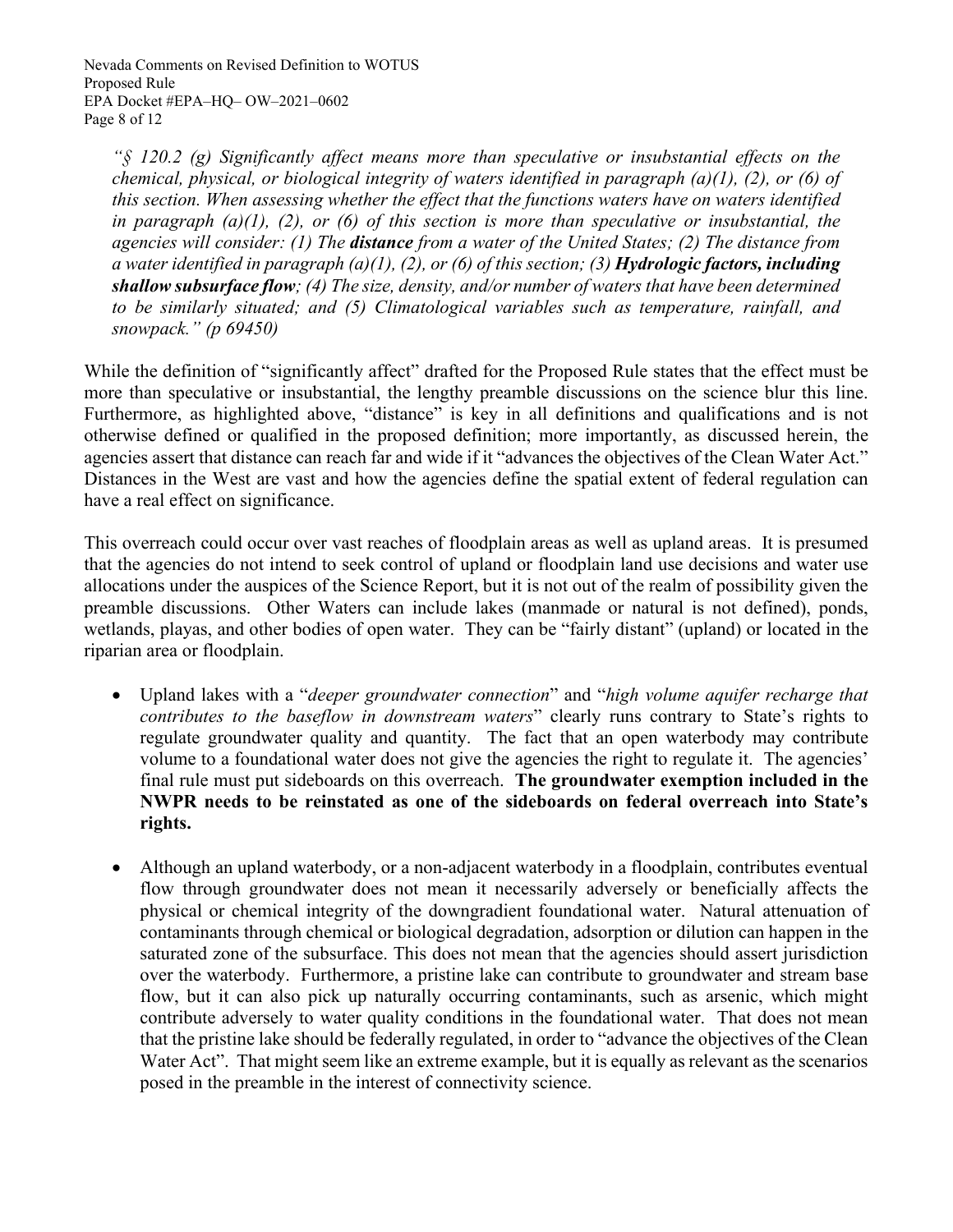Nevada Comments on Revised Definition to WOTUS Proposed Rule EPA Docket #EPA–HQ– OW–2021–0602 Page 9 of 12

• The agencies bring the court decision in the Maui<sup>[6](#page-8-0)</sup> case into the discussion on "*use of scientific principles to determine the scope of WOTUS.*" The preamble specifically cites the court record stating, "*The Court further observed that ''[v]irtually all water, polluted or not, eventually makes its way to navigable water. This is just as true for groundwater*." (p. 69396), seemingly included as justification for federal overreach into groundwater throughout the nation. What the preamble does not discuss is the fact that the subsurface geologic conditions in the Maui case are rare in comparison with the majority of geologic structures across the nation, as they consisted of lava tubes carrying flow through groundwater to the territorial sea. Despite this fact, the agencies rely on the *Maui* case in bolstering the arguments for significant nexus determinations involving groundwater. NDEP recognizes the Court's decision given the facts at hand and understands development of the "functional equivalent" analysis to identify the potential for a discharge to groundwater to be functionally equivalent to a point source, but even *"[t]he Court recognized that the difficulty with its approach was that ''it does not, on its own, clearly explain how to deal with middle instances,'' but reasoned that ''there are too many potentially relevant factors applicable to factually different cases for this Court now to use more specific language."* (p. 69399). The agencies clearly intend to combine these two standards into significant nexus determinations, stating, "*both the functional equivalent standard and the significant nexus standard should be applied while keeping in mind the purposes of the Act."* (p. 69399) NDEP is concerned about the potential use, or misuse, of this approach. "Functional equivalent" and "significant nexus" are good discussions theoretically, but a reasonable definition must place sideboards on the evaluation to prevent federal overreach into States' jurisdiction over land and water.

This preamble discussion appears to be potentially more relevant to §402 jurisdictional determinations as much as §404. NDEP cautions that future readers could misapply this discussion to indicate, for example, that septic systems located near WOTUS waters may require §402 permits. By including it in the preamble to the definition of WOTUS without qualifiers or sideboards, the precedent that this discussion could set is concerning. These discussions of connectivity science need to be appropriately circumscribed insofar as they may be used to inform applicability of the regulations.

Asserting jurisdiction beyond what is adjacent to a foundational water or other clearly defined and assessed jurisdictional water is an overreach into land use decisions within vast reaches of floodplain areas along Nevada waterways. Sweeping jurisdiction of large land features such as floodplains and wetlands provides unwarranted authority over extensive tracts of lands and waters that were not previously regulated under the CWA.

# **Ephemeral Streams, Ephemeral Breaks, and Ordinary High Water Mark**

• Assessment of ephemeral waters relies in part on identification of an Ordinary High Water Mark (OHWM). As discussed in NDEP's 2014 comment letter on the proposed 2015 CWR, "the complexity involved in hydrologic definitions is highlighted by a recent attempt by the ACOE to explain how to identify the location of an  $OHWM^7$  $OHWM^7$ . That document is 26 pages long and only

<span id="page-8-0"></span><sup>6</sup> *County of Maui, Hawaii v. Hawaii Wildlife Fund (2020)*

<span id="page-8-1"></span><sup>&</sup>lt;sup>7</sup> Occurrence and Distribution of Ordinary High Water Mark (OHWM) Indicators in Non-Perennial Streams in the Western Mountains, Valleys and Coast Region of the United States (August 2014)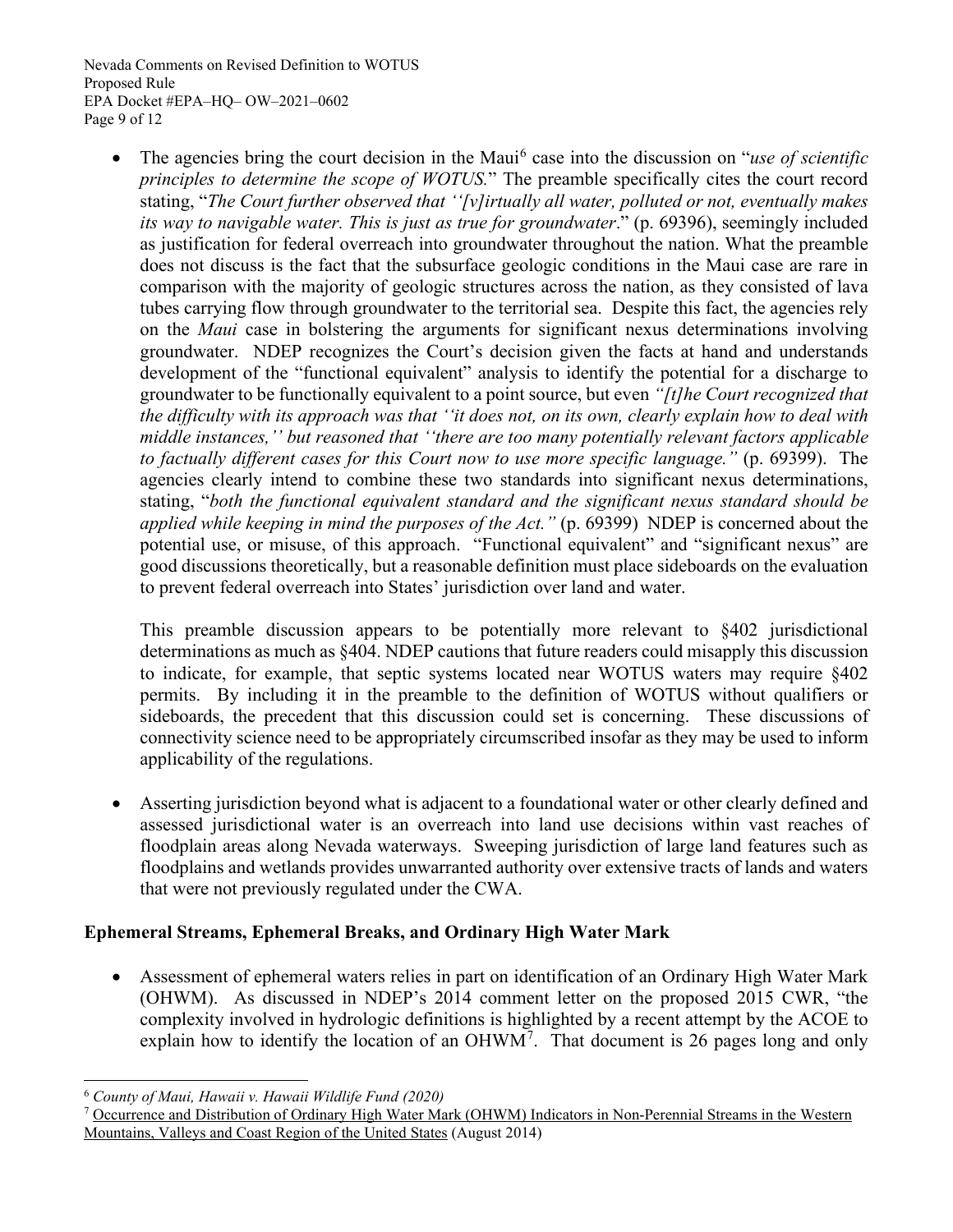applies to discrete portions scattered throughout the West, none however within the boundaries of Nevada. This limited scope demonstrates the complex dependence of a simple definition upon specific environmental conditions, which vary greatly from region to region. This can result in one definition having a number of interpretations even within a single state, which is confusing and counterproductive." In the event that additional work on this has occurred for the Western States, and Nevada in particular, since 2014, NDEP would appreciate agency feedback.

- Much of the Arid West contains ephemeral reaches within upper elevations of a watershed that eventually flow subsurface as groundwater before reaching WOTUS (if it makes it at all), an occurrence known as an "ephemeral break." The proposed rule should be revised to clarify the applicability of federal regulations to ephemeral breaks, and the underlying rationale for that applicability. This clarification and rationale are essential for consistent application in practice and ephemeral breaks may be a candidate discussion for regional specialization within the Final Rule.
- Upland waterways also include ephemeral streams. Themes in the Science Report section discuss the importance of upland water features in mitigating downstream flooding. During massive, localized precipitation events in the desert environment of the Great Basin causing flooding, overland flow of precipitation and sediment are carried from high elevation to low elevation; sometimes purely overland and sometimes within ephemeral stream channels. This is the naturally occurring geologic process of creating alluvial fans or basin fill material. At times, it has been postulated that upland land use has exacerbated flooding of channels. Do the agencies intend to regulate upland land use decisions under the auspices of the Science Report?

### **The NDEP concurs with the following parts of the Proposed Rule without further discussion**

- *§120.2 (a)(1)* Interstate or foreign commerce waters; essentially Rivers and Harbors Act Section 10 waters and other waters designated as traditionally navigable or subject to interstate commerce.
- *§120.2 (a)(2)* Interstate waters including interstate wetlands. As with prior year's comments, this is particularly relevant when interstate waters are listed as impaired under the CWA §303(d) program and states must work together to find solutions to delisting these waters.
- *§120.2 (a)(3)* All other waters such at intrastate lakes, rivers, streams, (including intermittent streams), mudflats, sandflats, wetlands, sloughs, wet meadows, playa lakes, or natural ponds:
	- o *(i) That are relatively permanent, standing or continuously flowing bodies of water with a continuous surface connection to the watersidentified in paragraph (a)(1), (a)(2), (a)(5)(i), or (a)(6) of this section.*
	- o It should be noted that a "slough" in Nevada can also be a "ditch"; ditches are discussed further below.
- *§120.2 (a)(4)* Impoundments of WOTUS waters i.e., reservoirs that are not identified in (a)(3).
- *§120.2 (a)(5)* Tributaries of waters identified in (a)(1), (2), (4), or (6) of this section.
	- o *(i) That are relatively permanent, standing or continuously flowing bodies of water.*
	- o The NDEP would support a definition of intermittent flow at least seasonally and has supported the 3-month rule as a reasonable metric in the past. We would also suggest "typical year" be reconsidered to assist with these determinations, which will also to adapt to climate change using the rolling 30-year record for precipitation data. The NDEP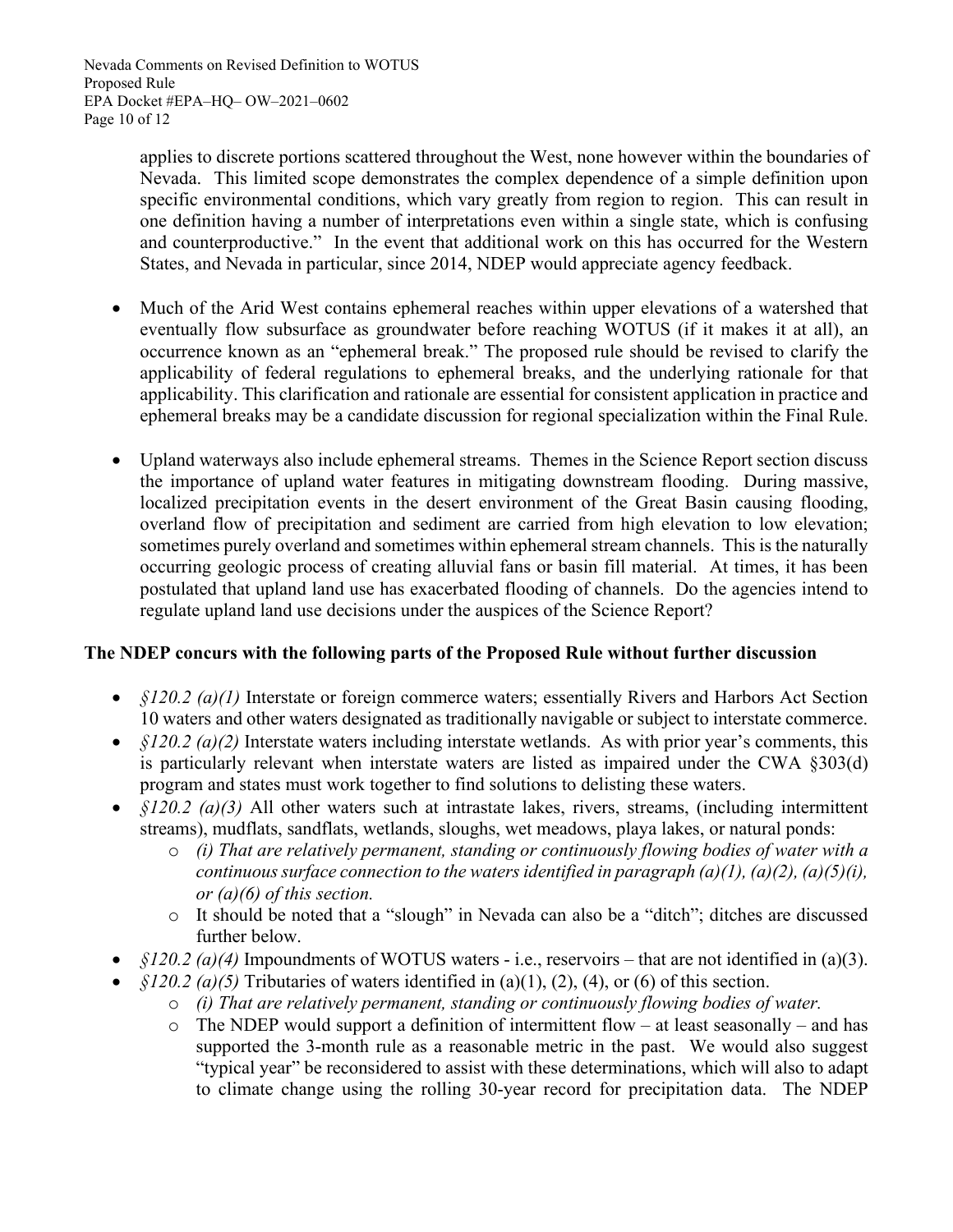Nevada Comments on Revised Definition to WOTUS Proposed Rule EPA Docket #EPA–HQ– OW–2021–0602 Page 11 of 12

> recognizes the agencies plan to continue to use Antecedent Precipitation Tool discussed in the preamble.

- *§120.2 (a)(6)* Territorial seas for which NDEP has no opinion.
- *§120.2 (a)(7)* Wetlands adjacent to the following waters (other than waters that are themselves wetlands): (i)  $\ldots$  identified in paragraph (a)(1), (2), or (6) of this section;
	- o *(ii) or relatively permanent, standing or continuously flowing bodies of water identified in paragraph (a)(4), or (a)(5)(i) of this section and with a continuous surface connection to the waters.*
- *§120.2 (a)(8)* Exclusion of waste treatment systems, including treatment ponds or lagoons designed to meet the requirements of the CWA.

## **Other Comments**

- It is time for the agencies to improve the jurisdictional determination processes. The agencies should consider: determinations made by the ACOE should be usable for EPAs purposes under CWA §402; doing away with the 5-year life of project-specific case-by-case jurisdictional determinations; improving information and documentation relevant to a project determination; and actively providing state co-regulators with a role in the process of making a determination.
	- o Currently a determination made by the ACOE includes a disclaimer that it can only be used for the purposes of the CWA §404 program. This creates confusion and potential inefficiency of government if one agency must review the same material to come to a new determination for another program under the CWA.
	- o The 5-year expiration and extension process results in unnecessary regulatory burden as watercourses do not typically change character in a 5-year timeframe. Determinations should stand until a new application revisits the waterbody and a different determination is made. This will facilitate creation of accurate geospatial datasets and maps of jurisdictional waters.
	- o Mapping would also be improved if the agencies applied the "reasonable person effect" when documenting project specific determinations. For example, when a project for a bridge identifies jurisdiction as it crosses a waterbody, the extent of the determination should not simply be the boundaries of the project itself. Clearly, the stream segment between the project and the lower jurisdictional water should be delineated as jurisdictional because the stream reach must be jurisdictional for the bridge project to be subject to regulation under the CWA. Mapping is critical to every landowner's understanding of federal jurisdiction.
	- o The agencies should enhance the co-regulator partnership by providing States with a meaningful role in making determinations. The collective human resources that can be brought to bear on a decision would make the process more informed and more efficient. State staff have local knowledge of climactic, hydrologic, and legal land use and water use factors. Information sharing during the process would provide valuable resources and help avoid misinterpretations, delays, and unintended consequences.
- The Proposed Rule preamble focuses heavily on topics relevant to CWA §404 but only mentions §402 tangentially and occasionally. More discussion should be given to how "significantly affect" applies to §402 permitting. States that have robust groundwater protection regulations should not be adversely affected by interpretation of definitions that appear to focus more on CWA §404.